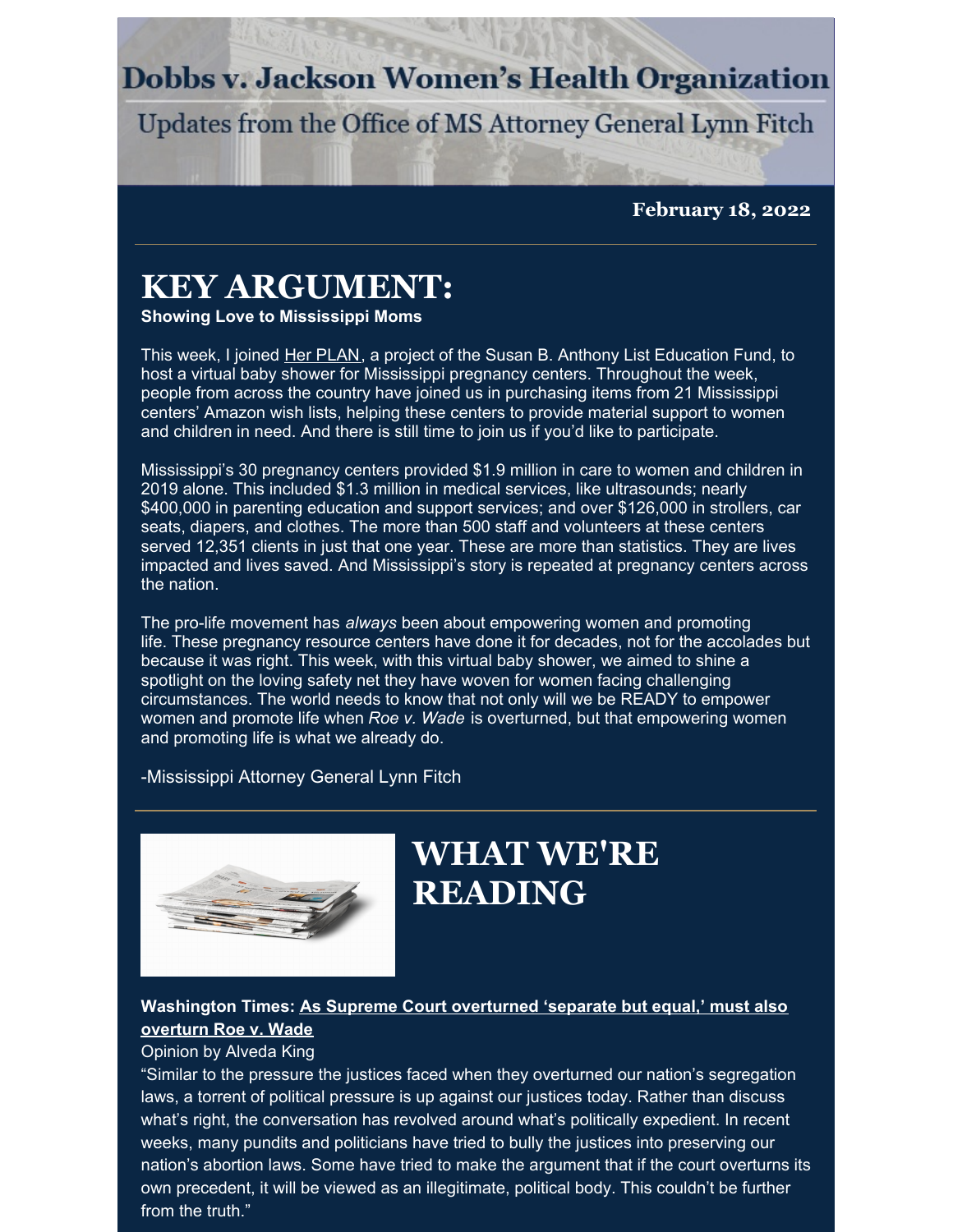#### **Daily Signal: Pro-Life Group Poised to Help Moms, Babies Born If Roe v. Wade Is [Overturned](https://www.dailysignal.com/2022/02/15/pro-life-group-poised-to-help-moms-babies-born-if-roe-v-wade-is-overturned/)**

#### By Mary Margaret Olohan

"'The soul of the pro-life movement is love for both unborn children and their mothers,' Susan B. Anthony List President Marjorie Dannenfelser said in a statement. 'Thousands of pregnancy centers, maternity homes, and other community heroes across the nation have spent decades demonstrating that love and compassion every day through their service to women and families facing difficult situations.'"



*Visit [www.herplan.org/virtual-baby-shower](https://herplan.org/virtual-baby-shower/) to view and fulfill the Mississippi pregnancy center Amazon wish lists. #EmpowerWomenPromoteLife.*



# **ATTORNEY GENERAL LYNN FITCH IN THE NEWS**

#### **WLOX: Attorney General Lynn Fitch [promoting](https://www.wlox.com/2022/02/15/attorney-general-lynn-fitch-promoting-virtual-baby-shower-support-pregnancy-centers-statewide/) virtual baby shower to support pregnancy centers statewide**

By Courtney Ann Jackson

"Mississippi is still waiting on an abortion case decision from the Supreme Court. But the state is placing more attention on support available for expectant mothers. 'Will you join me in throwing a virtual baby shower for pregnancy centers all across Mississippi?' asked **Attorney General Lynn Fitch** in a pre-recorded video attached in a media release Monday…It's the framework of supports that Fitch says will be even more important 'when the Supreme Court releases its hold on abortion policymaking.'"